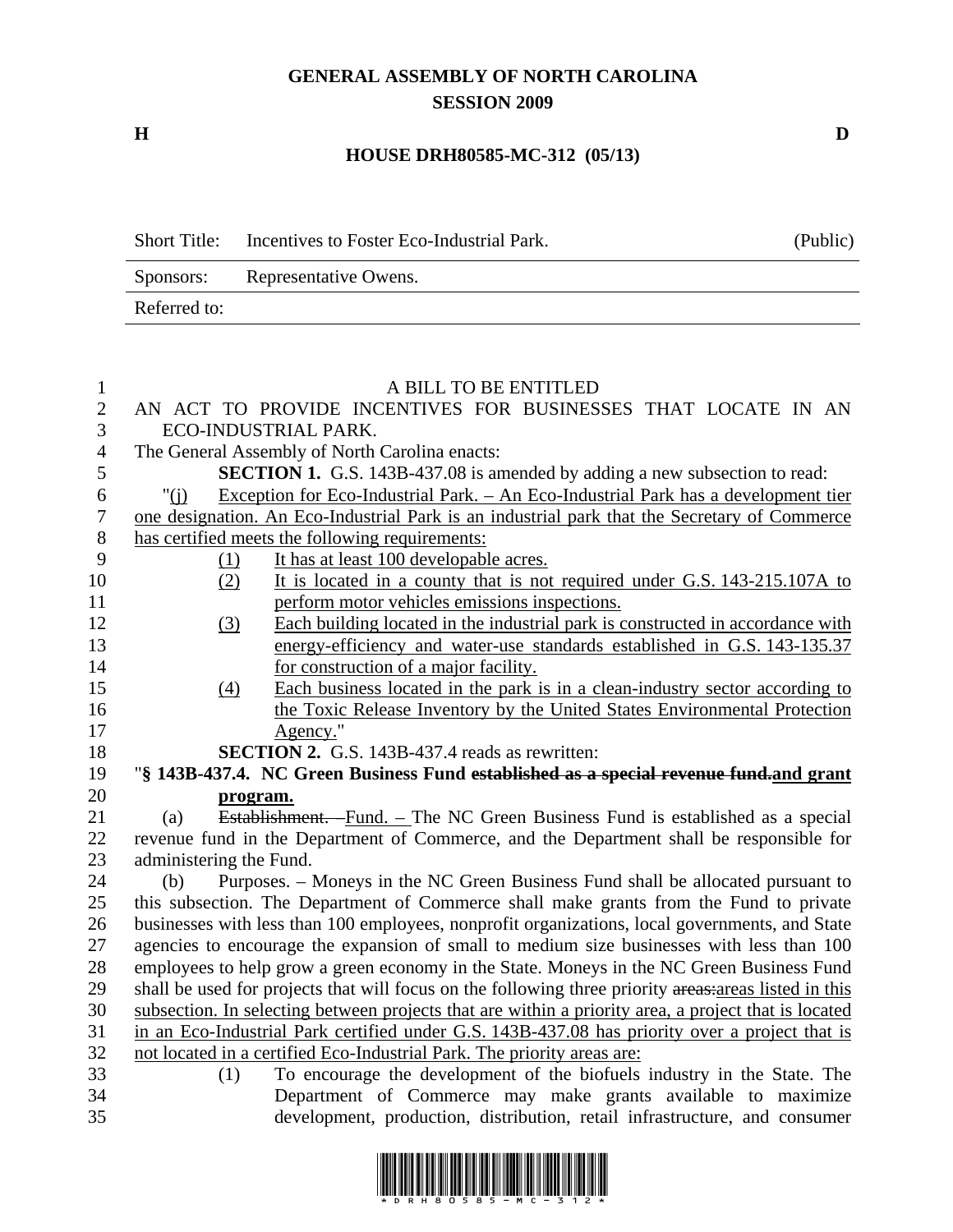|                              | <b>General Assembly of North Carolina</b>                                                                                                                                                        | <b>Session 2009</b> |
|------------------------------|--------------------------------------------------------------------------------------------------------------------------------------------------------------------------------------------------|---------------------|
|                              | purchase of biofuels in North Carolina, including grants to enhance biofuels<br>workforce development.                                                                                           |                     |
| (2)                          | To encourage the development of the green building industry in the State.                                                                                                                        |                     |
|                              | The Department of Commerce may make grants available to assist in the                                                                                                                            |                     |
|                              | development and growth of a market for environmentally conscious and                                                                                                                             |                     |
|                              | energy efficient green building processes. Grants may support the                                                                                                                                |                     |
|                              | installation, certification, or distribution of green building materials; energy                                                                                                                 |                     |
|                              | audits; and marketing and sales of green building technology in North                                                                                                                            |                     |
|                              | Carolina, including grants to enhance workforce development for green                                                                                                                            |                     |
|                              | building processes.                                                                                                                                                                              |                     |
| (3)                          | To attract and leverage private-sector investments and entrepreneurial                                                                                                                           |                     |
|                              | growth in environmentally conscious clean technology and renewable                                                                                                                               |                     |
|                              | energy products and businesses, including grants to enhance workforce                                                                                                                            |                     |
|                              | development in such businesses.                                                                                                                                                                  |                     |
| (c)                          | Cap and Matching Funds. - The Department of Commerce may set a cap on a grant                                                                                                                    |                     |
|                              | from the NC Green Business Fund and may require a private business to provide matching                                                                                                           |                     |
|                              | funds for a grant from the Fund. A grant to a project located in an Eco-Industrial Park certified                                                                                                |                     |
|                              | under G.S. 143B-437.08 is not subject to a cap or a requirement to provide matching funds."                                                                                                      |                     |
|                              | <b>SECTION 3.</b> G.S. 143B-437.52(b) reads as rewritten:                                                                                                                                        |                     |
| " $(b)$                      | $\overline{Cap}$ . -Cap and Priority. - The maximum number of grants the Committee may                                                                                                           |                     |
|                              | award in each calendar year is 25. In selecting between applicants, a project that is located in an                                                                                              |                     |
|                              | Eco-Industrial Park certified under G.S. 143B-437.08 has priority over a project that is not                                                                                                     |                     |
|                              | located in a certified Eco-Industrial Park."                                                                                                                                                     |                     |
|                              | <b>SECTION 4.</b> G.S. 105-129.16A $(c)(1)$ reads as rewritten:                                                                                                                                  |                     |
| "(c)                         | Ceilings. - The credit allowed by this section may not exceed the applicable ceilings                                                                                                            |                     |
| provided in this subsection. |                                                                                                                                                                                                  |                     |
| (1)                          | Nonresidential Property. - A ceiling of two million five hundred thousand                                                                                                                        |                     |
|                              | dollars $(\$2,500,000)$ per installation applies to renewable energy property                                                                                                                    |                     |
|                              | placed that is in service outside an Eco-Industrial Park certified under                                                                                                                         |                     |
|                              | G.S. 143B-437.08 and is for any purpose other than residential. A ceiling of                                                                                                                     |                     |
|                              | five million dollars $(\$5,000,000)$ per installation applies to renewable energy                                                                                                                |                     |
|                              | property that is placed in service in a certified Eco-Industrial Park and is for                                                                                                                 |                     |
|                              | any purpose other than residential."                                                                                                                                                             |                     |
|                              | <b>SECTION 5.</b> G.S. 105-129.16D(d) reads as rewritten:                                                                                                                                        |                     |
| " $(d)$                      | Sunset. – This section is repealed effective for facilities that are located outside an                                                                                                          |                     |
|                              | Eco-Industrial Park certified under G.S. 143B-437.08 and are placed in service on or after<br>January 1, 2011. This section is repealed effective for facilities that are located in a certified |                     |
|                              | Eco-Industrial Park and are placed in service on or after January 1, 2012."                                                                                                                      |                     |
|                              | <b>SECTION 6.</b> G.S. 105-129.55 reads as rewritten:                                                                                                                                            |                     |
|                              | "§ 105-129.55. Credit for North Carolina research and development.                                                                                                                               |                     |
| $\left( a\right)$            | Qualified North Carolina Research Expenses. - A taxpayer that has qualified North                                                                                                                |                     |
|                              | Carolina research expenses for the taxable year is allowed a credit equal to a percentage of the                                                                                                 |                     |
|                              | expenses, determined as provided in this subsection.section. Only one credit is allowed under                                                                                                    |                     |
|                              | this subsection-section with respect to the same expenses. If more than one subdivision of this                                                                                                  |                     |
|                              | subsection section applies to the same expenses, then the credit is equal to the higher                                                                                                          |                     |
|                              | percentage, not both percentages combined. If part of the taxpayer's qualified North Carolina                                                                                                    |                     |
|                              | research expenses qualifies under more than one subdivision $(2)$ of this subsection and the                                                                                                     |                     |
|                              | remainder qualifies under subdivision (3) of this subsection, section, the applicable percentages                                                                                                |                     |
|                              | apply separately to each part of the expenses.                                                                                                                                                   |                     |
|                              |                                                                                                                                                                                                  |                     |